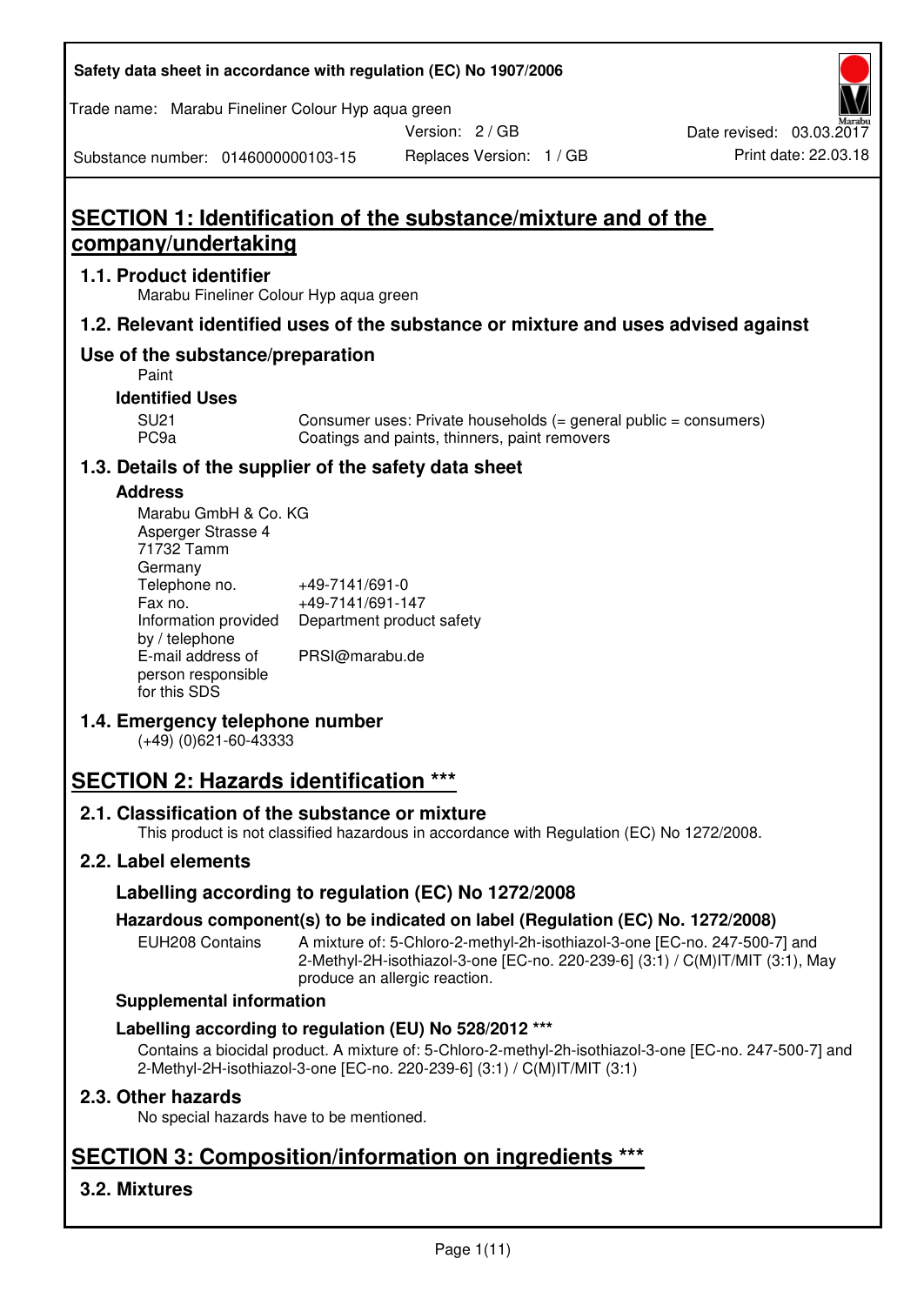| Safety data sheet in accordance with regulation (EC) No 1907/2006                                                                                                 |                                                                                                                             |                              |                                                      |                                                                   |      |                          |
|-------------------------------------------------------------------------------------------------------------------------------------------------------------------|-----------------------------------------------------------------------------------------------------------------------------|------------------------------|------------------------------------------------------|-------------------------------------------------------------------|------|--------------------------|
| Trade name: Marabu Fineliner Colour Hyp aqua green                                                                                                                |                                                                                                                             | Version: 2 / GB              |                                                      |                                                                   |      | Date revised: 03.03.2017 |
| Substance number: 0146000000103-15                                                                                                                                |                                                                                                                             |                              |                                                      | Replaces Version: 1 / GB                                          |      | Print date: 22.03.18     |
| <b>Chemical characterization</b><br>Paint based on water                                                                                                          |                                                                                                                             |                              |                                                      |                                                                   |      |                          |
| <b>Hazardous ingredients</b>                                                                                                                                      |                                                                                                                             |                              |                                                      |                                                                   |      |                          |
| <b>Ethanediol</b><br>CAS No.<br>EINECS no.<br>Registration no.                                                                                                    | $107 - 21 - 1$<br>203-473-3<br>01-2119456816-28                                                                             |                              |                                                      |                                                                   |      |                          |
| Concentration                                                                                                                                                     | $>=$                                                                                                                        | 1                            | $\lt$                                                | 10                                                                | $\%$ |                          |
| Classification (Regulation (EC) No. 1272/2008)                                                                                                                    | Acute Tox. 4<br>STOT RE <sub>2</sub>                                                                                        |                              | H302<br>H373                                         |                                                                   |      |                          |
| <b>Bronopol (INN)</b><br>CAS No.<br>EINECS no.<br>Concentration                                                                                                   | $52 - 51 - 7$<br>200-143-0<br>$>=$                                                                                          | 0,01                         | $\lt$                                                | 0,1                                                               | $\%$ |                          |
| Classification (Regulation (EC) No. 1272/2008)                                                                                                                    |                                                                                                                             |                              |                                                      |                                                                   |      |                          |
|                                                                                                                                                                   | Eye Dam. 1<br>Skin Irrit. 2<br>STOT SE <sub>3</sub><br>Acute Tox. 4<br>Acute Tox. 4<br>Aquatic Acute 1<br>Aquatic Chronic 1 |                              | H318<br>H315<br>H335<br>H302<br>H312<br>H400<br>H410 |                                                                   |      |                          |
| Concentration limits (Regulation (EC) No. 1272/2008)                                                                                                              | Aquatic Acute 1<br>Aquatic Chronic                                                                                          | H400<br>H410                 | $M = 10$<br>$M = 1$                                  |                                                                   |      |                          |
| A mixture of: 5-Chloro-2-methyl-2h-isothiazol-3-one [EC-no. 247-500-7] and<br>2-Methyl-2H-isothiazol-3-one [EC-no. 220-239-6] (3:1) / C(M)IT/MIT (3:1)<br>CAS No. | 55965-84-9                                                                                                                  |                              |                                                      |                                                                   |      |                          |
| Concentration                                                                                                                                                     |                                                                                                                             |                              | $\,<\,$                                              | 0,0015                                                            | $\%$ |                          |
| Classification (Regulation (EC) No. 1272/2008)                                                                                                                    | Acute Tox. 3<br>Aquatic Chronic 1<br>Aquatic Acute 1<br>Skin Sens. 1<br>Skin Corr. 1B<br>Acute Tox. 3<br>Acute Tox. 3       |                              | H331<br>H410<br>H400<br>H317<br>H314<br>H311<br>H301 |                                                                   |      |                          |
| Concentration limits (Regulation (EC) No. 1272/2008)                                                                                                              |                                                                                                                             |                              |                                                      |                                                                   |      |                          |
|                                                                                                                                                                   | Skin Corr. 1B<br>Eye Irrit. 2<br>Skin Irrit. 2<br>Skin Sens. 1                                                              | H314<br>H319<br>H315<br>H317 | $>= 0,6$                                             | $\epsilon = 0.06 < 0.6$<br>$\epsilon = 0.06 < 0.6$<br>$>= 0,0015$ |      |                          |
| <b>Further ingredients ***</b>                                                                                                                                    |                                                                                                                             |                              |                                                      |                                                                   |      |                          |
| Glycerol<br>CAS No.<br>EINECS no.<br>Concentration                                                                                                                | $56 - 81 - 5$<br>200-289-5                                                                                                  | 10                           |                                                      | 25                                                                | $\%$ | $[3]$                    |
|                                                                                                                                                                   | $>=$                                                                                                                        |                              | $\lt$                                                |                                                                   |      |                          |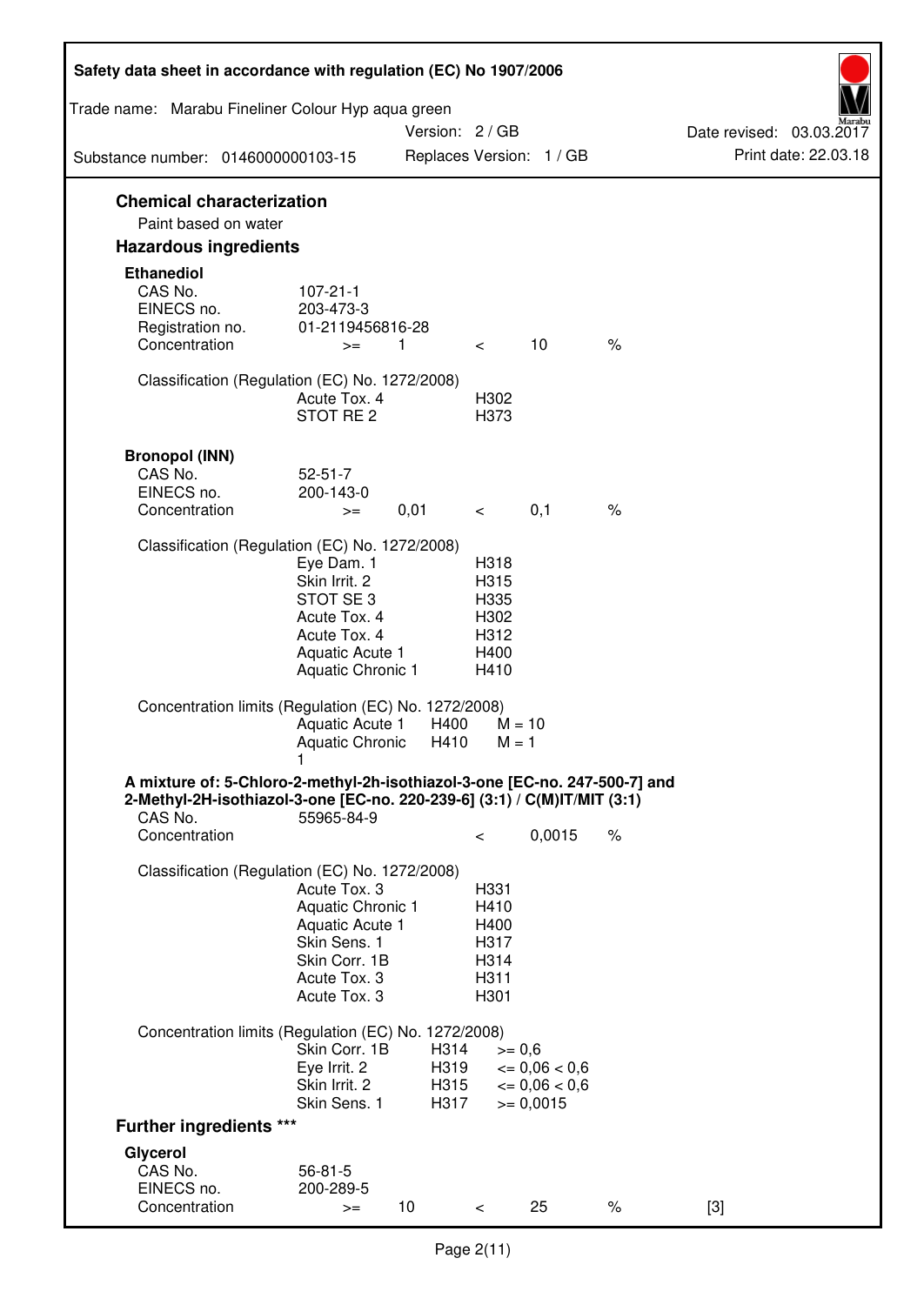| Safety data sheet in accordance with regulation (EC) No 1907/2006                                                                                                                  |                          |                          |
|------------------------------------------------------------------------------------------------------------------------------------------------------------------------------------|--------------------------|--------------------------|
| Trade name: Marabu Fineliner Colour Hyp aqua green                                                                                                                                 | Version: 2 / GB          | Date revised: 03.03.2017 |
| Substance number: 0146000000103-15                                                                                                                                                 | Replaces Version: 1 / GB | Print date: 22.03.18     |
|                                                                                                                                                                                    |                          |                          |
| $\star$                                                                                                                                                                            |                          |                          |
| [3] Substance with occupational exposure limits                                                                                                                                    |                          |                          |
| <b>SECTION 4: First aid measures</b>                                                                                                                                               |                          |                          |
| 4.1. Description of first aid measures                                                                                                                                             |                          |                          |
| After skin contact<br>Wash with plenty of water and soap. Do NOT use solvents or thinners.<br>After eye contact                                                                    |                          |                          |
| Separate eyelids, wash the eyes thoroughly with water (15 min.). In case of irritation consult an oculist.<br><b>After ingestion</b>                                               |                          |                          |
| Rinse mouth thoroughly with water. If larger amounts are swallowed or in the event of symptoms take<br>medical treatment.                                                          |                          |                          |
| 4.2. Most important symptoms and effects, both acute and delayed<br>Until now no symptoms known so far.                                                                            |                          |                          |
| 4.3. Indication of any immediate medical attention and special treatment needed                                                                                                    |                          |                          |
| Hints for the physician / treatment<br>Treat symptomatically                                                                                                                       |                          |                          |
| <b>SECTION 5: Firefighting measures</b>                                                                                                                                            |                          |                          |
| 5.1. Extinguishing media                                                                                                                                                           |                          |                          |
| Suitable extinguishing media<br>Carbon dioxide, Foam, Sand, Water                                                                                                                  |                          |                          |
| 5.2. Special hazards arising from the substance or mixture<br>In the event of fire the following can be released: Carbon monoxide (CO); Carbon dioxide (CO2); dense<br>black smoke |                          |                          |
| 5.3. Advice for firefighters                                                                                                                                                       |                          |                          |
| <b>Other information</b><br>Collect contaminated fire-fighting water separately, must not be discharged into the drains.                                                           |                          |                          |
| <b>SECTION 6: Accidental release measures</b>                                                                                                                                      |                          |                          |
| 6.1. Personal precautions, protective equipment and emergency procedures<br>No particular measures required.                                                                       |                          |                          |
| <b>6.2. Environmental precautions</b><br>No particular measures required.                                                                                                          |                          |                          |
| 6.3. Methods and material for containment and cleaning up                                                                                                                          |                          |                          |

Clean preferably with a detergent - avoid use of solvents.

## **6.4. Reference to other sections**

Information regarding Safe handling, see Section 7. Information regarding personal protective measures, see Section 8. Information regarding waste disposal, see Section 13.

# **SECTION 7: Handling and storage**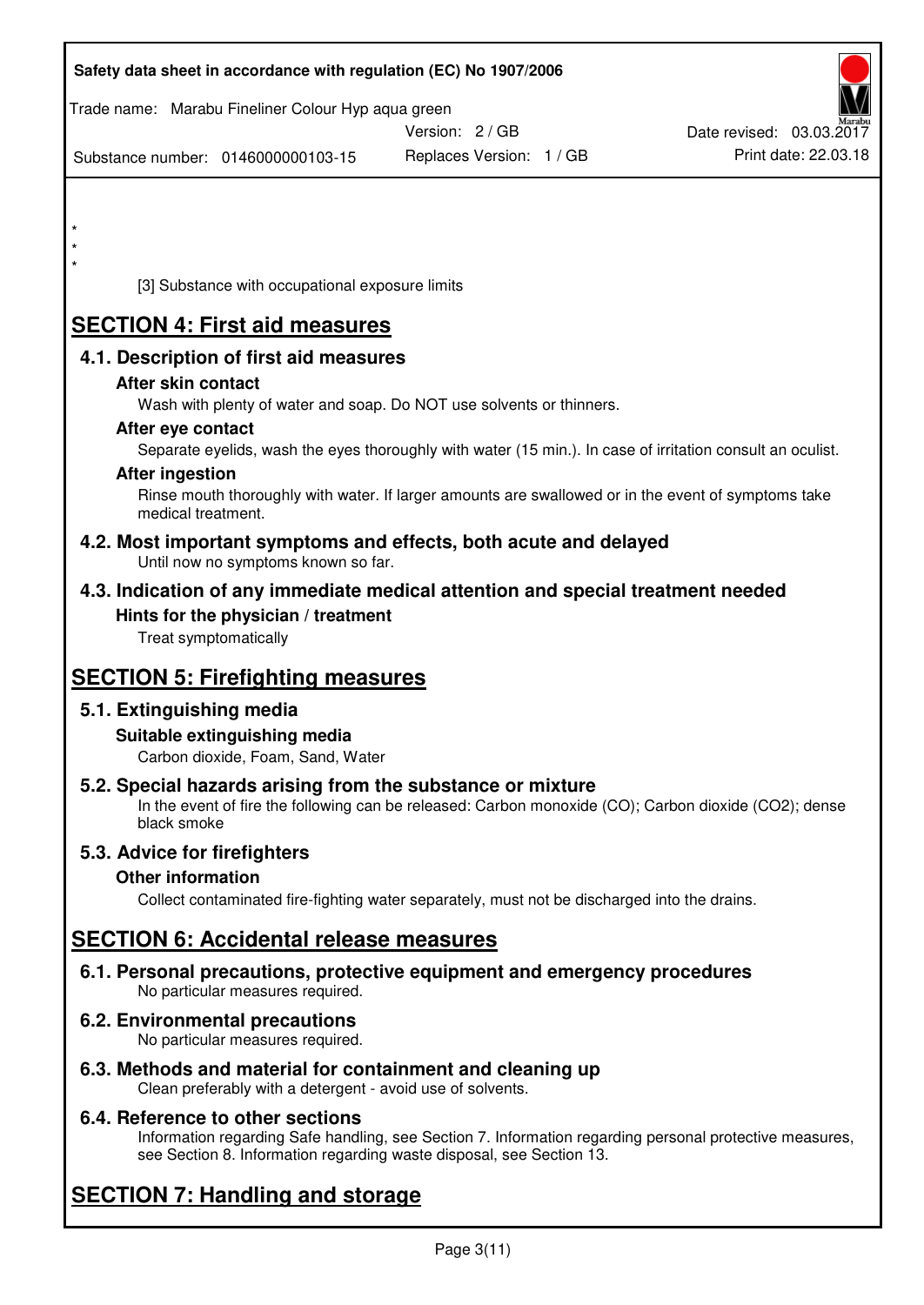| Safety data sheet in accordance with regulation (EC) No 1907/2006                                                                                        |                                                                                                                                                                                          |                                                  |  |
|----------------------------------------------------------------------------------------------------------------------------------------------------------|------------------------------------------------------------------------------------------------------------------------------------------------------------------------------------------|--------------------------------------------------|--|
| Trade name: Marabu Fineliner Colour Hyp aqua green                                                                                                       |                                                                                                                                                                                          |                                                  |  |
|                                                                                                                                                          | Version: 2/GB                                                                                                                                                                            | Date revised: 03.03.2017<br>Print date: 22.03.18 |  |
| Substance number: 0146000000103-15                                                                                                                       | Replaces Version: 1 / GB                                                                                                                                                                 |                                                  |  |
| 7.1. Precautions for safe handling<br><b>Advice on safe handling</b><br>Advice on protection against fire and explosion<br>No special measures required. | Avoid skin and eye contact. Smoking, eating and drinking shall be prohibited in application area.<br>Classification of fires / temperature class / Ignition group / Dust explosion class |                                                  |  |
| Temperature class                                                                                                                                        | T <sub>2</sub>                                                                                                                                                                           |                                                  |  |
|                                                                                                                                                          | 7.2. Conditions for safe storage, including any incompatibilities                                                                                                                        |                                                  |  |
| Requirements for storage rooms and vessels<br>Store in frostfree conditions.<br>Storage class according to TRGS 510                                      |                                                                                                                                                                                          |                                                  |  |
| Storage class according to<br><b>TRGS 510</b>                                                                                                            | Non-combustible liquids<br>12                                                                                                                                                            |                                                  |  |
| 7.3. Specific end use(s)<br>Paint                                                                                                                        |                                                                                                                                                                                          |                                                  |  |
|                                                                                                                                                          | <b>SECTION 8: Exposure controls/personal protection</b>                                                                                                                                  |                                                  |  |
| 8.1. Control parameters                                                                                                                                  |                                                                                                                                                                                          |                                                  |  |
| <b>Exposure limit values</b>                                                                                                                             |                                                                                                                                                                                          |                                                  |  |
| <b>Ethanediol</b>                                                                                                                                        |                                                                                                                                                                                          |                                                  |  |
| List<br><b>Type</b>                                                                                                                                      | EH40<br>WEL                                                                                                                                                                              |                                                  |  |
| Value                                                                                                                                                    | 10<br>mg/m <sup>3</sup>                                                                                                                                                                  |                                                  |  |
| Skin resorption / sensibilisation: Sk;                                                                                                                   | <b>Status: 2011</b>                                                                                                                                                                      |                                                  |  |
| Glycerol<br>List                                                                                                                                         | <b>EH40</b>                                                                                                                                                                              |                                                  |  |
| <b>Type</b>                                                                                                                                              | <b>WEL</b>                                                                                                                                                                               |                                                  |  |
| Value                                                                                                                                                    | 10<br>mg/m <sup>3</sup>                                                                                                                                                                  |                                                  |  |
| <b>Status: 2011</b>                                                                                                                                      |                                                                                                                                                                                          |                                                  |  |
| <b>Other information</b>                                                                                                                                 |                                                                                                                                                                                          |                                                  |  |
| There are not known any further control parameters.                                                                                                      |                                                                                                                                                                                          |                                                  |  |
| Derived No/Minimal Effect Levels (DNEL/DMEL)                                                                                                             |                                                                                                                                                                                          |                                                  |  |
| <b>Ethanediol</b><br>Type of value<br>Reference group<br>Duration of exposure<br>Route of exposure<br>Mode of action                                     | Derived No Effect Level (DNEL)<br>Worker<br>Long term<br>inhalative<br>Local effects                                                                                                     |                                                  |  |
| Concentration                                                                                                                                            | 35                                                                                                                                                                                       | mg/m <sup>3</sup>                                |  |
| Type of value<br>Reference group<br>Duration of exposure<br>Route of exposure<br>Mode of action                                                          | Derived No Effect Level (DNEL)<br>Worker<br>Long term<br>dermal<br>Systemic effects                                                                                                      |                                                  |  |
| Concentration                                                                                                                                            | 106                                                                                                                                                                                      | mg/kg                                            |  |
| Type of value<br>Reference group                                                                                                                         | Derived No Effect Level (DNEL)<br>Consumer                                                                                                                                               |                                                  |  |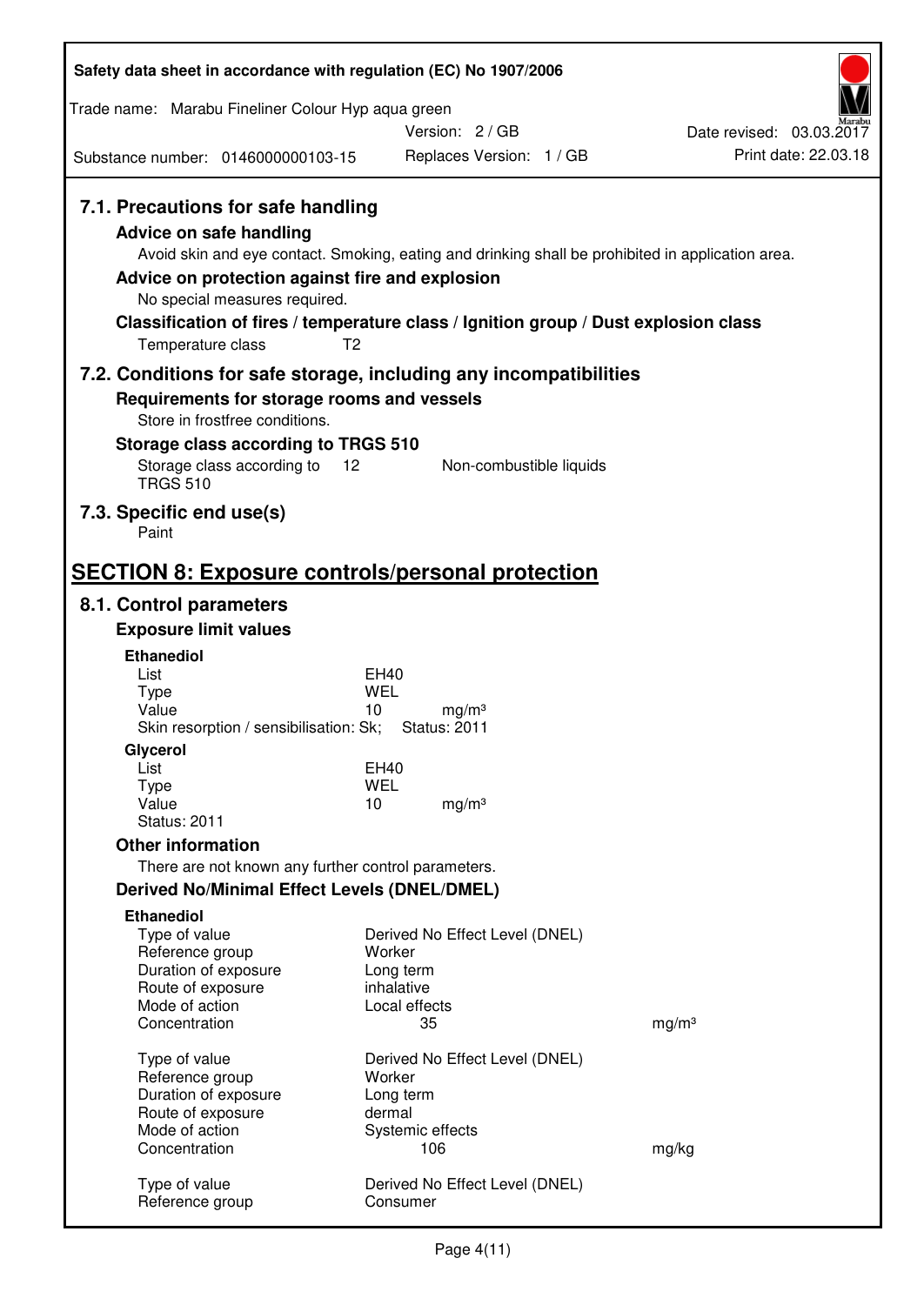| Safety data sheet in accordance with regulation (EC) No 1907/2006 |                                                                                                       |                          |  |  |
|-------------------------------------------------------------------|-------------------------------------------------------------------------------------------------------|--------------------------|--|--|
| Trade name: Marabu Fineliner Colour Hyp aqua green                | Version: 2/GB                                                                                         | Date revised: 03.03.2017 |  |  |
| Substance number: 0146000000103-15                                | Replaces Version: 1 / GB                                                                              | Print date: 22.03.18     |  |  |
| Duration of exposure                                              | Long term                                                                                             |                          |  |  |
| Route of exposure                                                 | inhalative                                                                                            |                          |  |  |
| Mode of action<br>Concentration                                   | Local effects<br>7                                                                                    | mg/m <sup>3</sup>        |  |  |
|                                                                   |                                                                                                       |                          |  |  |
| Type of value                                                     | Derived No Effect Level (DNEL)                                                                        |                          |  |  |
| Reference group                                                   | Consumer                                                                                              |                          |  |  |
| Duration of exposure                                              | Long term                                                                                             |                          |  |  |
| Route of exposure                                                 | dermal                                                                                                |                          |  |  |
| Mode of action                                                    | Systemic effects                                                                                      |                          |  |  |
| Concentration                                                     | 53                                                                                                    | mg/kg                    |  |  |
| <b>Predicted No Effect Concentration (PNEC)</b>                   |                                                                                                       |                          |  |  |
| <b>Ethanediol</b>                                                 |                                                                                                       |                          |  |  |
| Type of value                                                     | <b>PNEC</b>                                                                                           |                          |  |  |
| <b>Type</b>                                                       | Freshwater                                                                                            |                          |  |  |
| Concentration                                                     | 10                                                                                                    | mg/l                     |  |  |
|                                                                   |                                                                                                       |                          |  |  |
| Type of value                                                     | <b>PNEC</b><br>Saltwater                                                                              |                          |  |  |
| <b>Type</b><br>Concentration                                      | 1                                                                                                     | mg/l                     |  |  |
|                                                                   |                                                                                                       |                          |  |  |
| Type of value                                                     | <b>PNEC</b>                                                                                           |                          |  |  |
| <b>Type</b>                                                       | Water (intermittent release)                                                                          |                          |  |  |
| Concentration                                                     | 10                                                                                                    | mg/l                     |  |  |
| Type of value                                                     | <b>PNEC</b>                                                                                           |                          |  |  |
| <b>Type</b>                                                       | Sewage treatment plant (STP)                                                                          |                          |  |  |
| Concentration                                                     | 199,5                                                                                                 | mg/l                     |  |  |
|                                                                   |                                                                                                       |                          |  |  |
| Type of value                                                     | <b>PNEC</b>                                                                                           |                          |  |  |
| Type                                                              | Freshwater sediment                                                                                   |                          |  |  |
| Concentration                                                     | 37                                                                                                    | mg/kg                    |  |  |
| Type of value                                                     | <b>PNEC</b>                                                                                           |                          |  |  |
| Type                                                              | Marine sediment                                                                                       |                          |  |  |
| Concentration                                                     | 3,7                                                                                                   | mg/kg                    |  |  |
|                                                                   |                                                                                                       |                          |  |  |
| Type of value                                                     | <b>PNEC</b><br>Soil                                                                                   |                          |  |  |
| <b>Type</b><br>Concentration                                      | 1,53                                                                                                  | mg/kg                    |  |  |
|                                                                   |                                                                                                       |                          |  |  |
| 8.2. Exposure controls                                            |                                                                                                       |                          |  |  |
| <b>Exposure controls</b>                                          |                                                                                                       |                          |  |  |
| Provide adequate ventilation.                                     |                                                                                                       |                          |  |  |
| <b>Respiratory protection</b>                                     |                                                                                                       |                          |  |  |
| Not necessary.                                                    |                                                                                                       |                          |  |  |
| <b>Hand protection</b>                                            |                                                                                                       |                          |  |  |
| Not necessary.                                                    |                                                                                                       |                          |  |  |
| In case of intensive contact wear protective gloves.              |                                                                                                       |                          |  |  |
|                                                                   | There is no one glove material or combination of materials that will give unlimited resistance to any |                          |  |  |
| individual or combination of chemicals.                           | For prolonged or repeated handling nitrile rubber gloves with textile undergloves are required.       |                          |  |  |
| Material thickness<br>$\,>$                                       | 0,5<br>mm                                                                                             |                          |  |  |
| Breakthrough time<br><                                            | 30<br>min                                                                                             |                          |  |  |
|                                                                   |                                                                                                       |                          |  |  |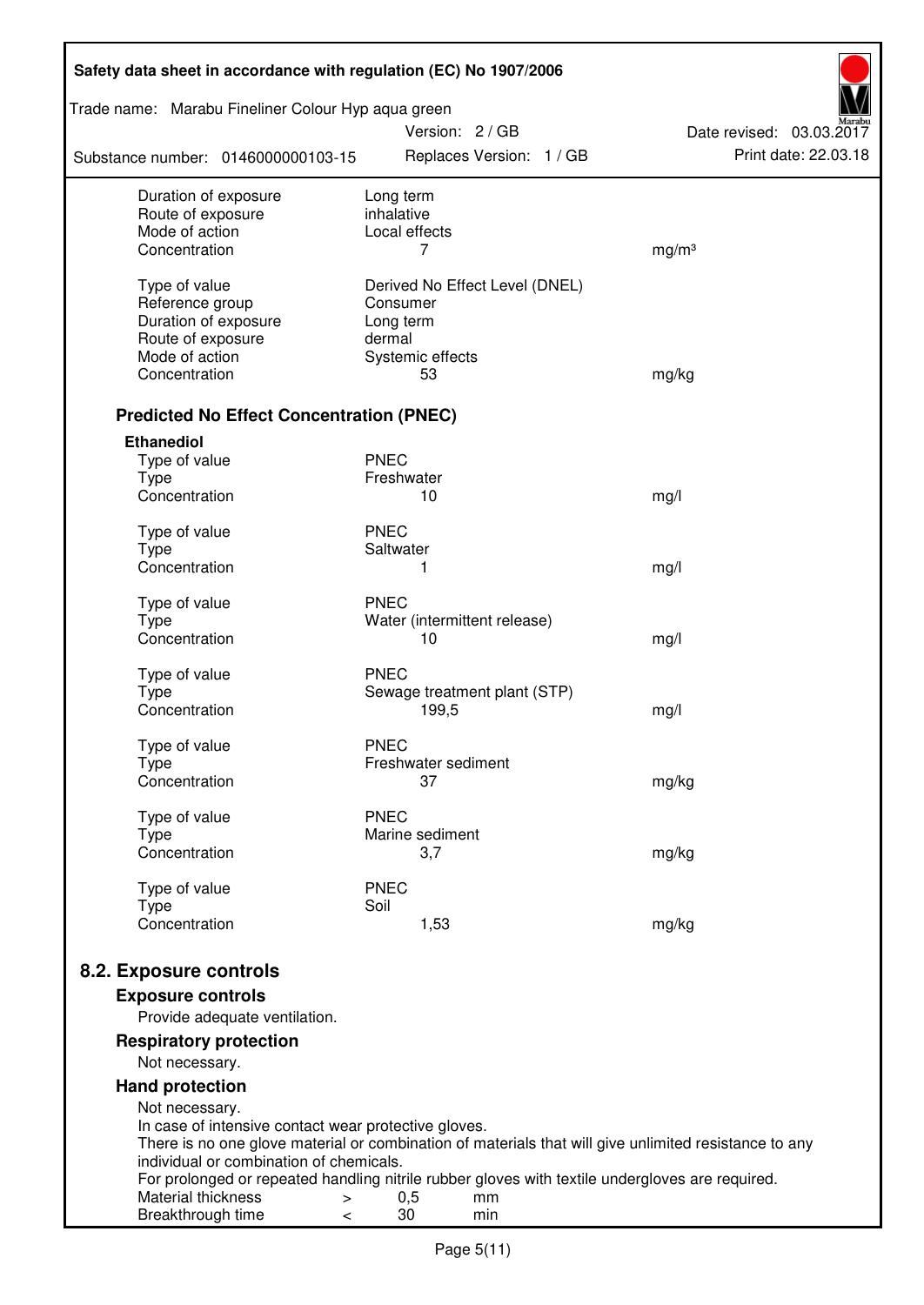| Safety data sheet in accordance with regulation (EC) No 1907/2006                                                                                                                                                                                                                                                                                                                                                                             |                                 |                          |                                                                                                                                                                                                                                                                                                                    |
|-----------------------------------------------------------------------------------------------------------------------------------------------------------------------------------------------------------------------------------------------------------------------------------------------------------------------------------------------------------------------------------------------------------------------------------------------|---------------------------------|--------------------------|--------------------------------------------------------------------------------------------------------------------------------------------------------------------------------------------------------------------------------------------------------------------------------------------------------------------|
| Trade name: Marabu Fineliner Colour Hyp aqua green                                                                                                                                                                                                                                                                                                                                                                                            |                                 |                          |                                                                                                                                                                                                                                                                                                                    |
|                                                                                                                                                                                                                                                                                                                                                                                                                                               | Version: 2 / GB                 |                          | Date revised: 03.03.2017                                                                                                                                                                                                                                                                                           |
| Substance number: 0146000000103-15                                                                                                                                                                                                                                                                                                                                                                                                            |                                 | Replaces Version: 1 / GB | Print date: 22.03.18                                                                                                                                                                                                                                                                                               |
| The breakthrough time must be greater than the end use time of the product.<br>replacement must be followed.<br>Gloves should be replaced regularly and if there is any sign of damage to the glove material.<br>Always ensure that gloves are free from defects and that they are stored and used correctly.<br>maintenance.<br>once exposure has occurred.<br>Eye protection<br>Not necessary.<br><b>Body protection</b><br>Not applicable. |                                 |                          | The instructions and information provided by the glove manufacturer on use, storage, maintenance and<br>The performance or effectiveness of the glove may be reduced by physical/ chemical damage and poor<br>Barrier creams may help to protect the exposed areas of the skin, they should however not be applied |
| <b>SECTION 9: Physical and chemical properties</b>                                                                                                                                                                                                                                                                                                                                                                                            |                                 |                          |                                                                                                                                                                                                                                                                                                                    |
| 9.1. Information on basic physical and chemical properties<br><b>Form</b>                                                                                                                                                                                                                                                                                                                                                                     | liquid                          |                          |                                                                                                                                                                                                                                                                                                                    |
| <b>Colour</b>                                                                                                                                                                                                                                                                                                                                                                                                                                 | coloured                        |                          |                                                                                                                                                                                                                                                                                                                    |
| Odour                                                                                                                                                                                                                                                                                                                                                                                                                                         | odourless                       |                          |                                                                                                                                                                                                                                                                                                                    |
| <b>Odour threshold</b>                                                                                                                                                                                                                                                                                                                                                                                                                        |                                 |                          |                                                                                                                                                                                                                                                                                                                    |
| Remarks                                                                                                                                                                                                                                                                                                                                                                                                                                       | No data available               |                          |                                                                                                                                                                                                                                                                                                                    |
| <b>Melting point</b>                                                                                                                                                                                                                                                                                                                                                                                                                          |                                 |                          |                                                                                                                                                                                                                                                                                                                    |
| Remarks                                                                                                                                                                                                                                                                                                                                                                                                                                       | not determined                  |                          |                                                                                                                                                                                                                                                                                                                    |
| <b>Freezing point</b>                                                                                                                                                                                                                                                                                                                                                                                                                         |                                 |                          |                                                                                                                                                                                                                                                                                                                    |
| Remarks                                                                                                                                                                                                                                                                                                                                                                                                                                       | not determined                  |                          |                                                                                                                                                                                                                                                                                                                    |
| Initial boiling point and boiling range                                                                                                                                                                                                                                                                                                                                                                                                       |                                 |                          |                                                                                                                                                                                                                                                                                                                    |
| Value                                                                                                                                                                                                                                                                                                                                                                                                                                         | 100<br>appr.                    |                          | °C                                                                                                                                                                                                                                                                                                                 |
| Pressure                                                                                                                                                                                                                                                                                                                                                                                                                                      | 1.013                           | hPa                      |                                                                                                                                                                                                                                                                                                                    |
| Source                                                                                                                                                                                                                                                                                                                                                                                                                                        | Literature value                |                          |                                                                                                                                                                                                                                                                                                                    |
| <b>Flash point</b>                                                                                                                                                                                                                                                                                                                                                                                                                            |                                 |                          |                                                                                                                                                                                                                                                                                                                    |
| Remarks                                                                                                                                                                                                                                                                                                                                                                                                                                       | Not applicable                  |                          |                                                                                                                                                                                                                                                                                                                    |
| Evaporation rate (ether $= 1$ ) :                                                                                                                                                                                                                                                                                                                                                                                                             |                                 |                          |                                                                                                                                                                                                                                                                                                                    |
| Remarks                                                                                                                                                                                                                                                                                                                                                                                                                                       | not determined                  |                          |                                                                                                                                                                                                                                                                                                                    |
| Flammability (solid, gas)<br>Not applicable                                                                                                                                                                                                                                                                                                                                                                                                   |                                 |                          |                                                                                                                                                                                                                                                                                                                    |
| Upper/lower flammability or explosive limits                                                                                                                                                                                                                                                                                                                                                                                                  |                                 |                          |                                                                                                                                                                                                                                                                                                                    |
| Lower explosion limit                                                                                                                                                                                                                                                                                                                                                                                                                         | 3,2<br>appr.                    |                          | $%$ (V)                                                                                                                                                                                                                                                                                                            |
| Upper explosion limit<br>Source                                                                                                                                                                                                                                                                                                                                                                                                               | 53<br>appr.<br>Literature value |                          | $%$ $(V)$                                                                                                                                                                                                                                                                                                          |
|                                                                                                                                                                                                                                                                                                                                                                                                                                               |                                 |                          |                                                                                                                                                                                                                                                                                                                    |
| Vapour pressure<br>Value                                                                                                                                                                                                                                                                                                                                                                                                                      | 23<br>appr.                     |                          | hPa                                                                                                                                                                                                                                                                                                                |
| Temperature                                                                                                                                                                                                                                                                                                                                                                                                                                   | 20                              | °C                       |                                                                                                                                                                                                                                                                                                                    |
| Method                                                                                                                                                                                                                                                                                                                                                                                                                                        | Value taken from the literature |                          |                                                                                                                                                                                                                                                                                                                    |
| <b>Vapour density</b>                                                                                                                                                                                                                                                                                                                                                                                                                         |                                 |                          |                                                                                                                                                                                                                                                                                                                    |
| Remarks                                                                                                                                                                                                                                                                                                                                                                                                                                       | not determined                  |                          |                                                                                                                                                                                                                                                                                                                    |
| <b>Density</b>                                                                                                                                                                                                                                                                                                                                                                                                                                |                                 |                          |                                                                                                                                                                                                                                                                                                                    |
| Remarks                                                                                                                                                                                                                                                                                                                                                                                                                                       | not determined                  |                          |                                                                                                                                                                                                                                                                                                                    |
| Solubility in water                                                                                                                                                                                                                                                                                                                                                                                                                           |                                 |                          |                                                                                                                                                                                                                                                                                                                    |
| Remarks                                                                                                                                                                                                                                                                                                                                                                                                                                       | miscible                        |                          |                                                                                                                                                                                                                                                                                                                    |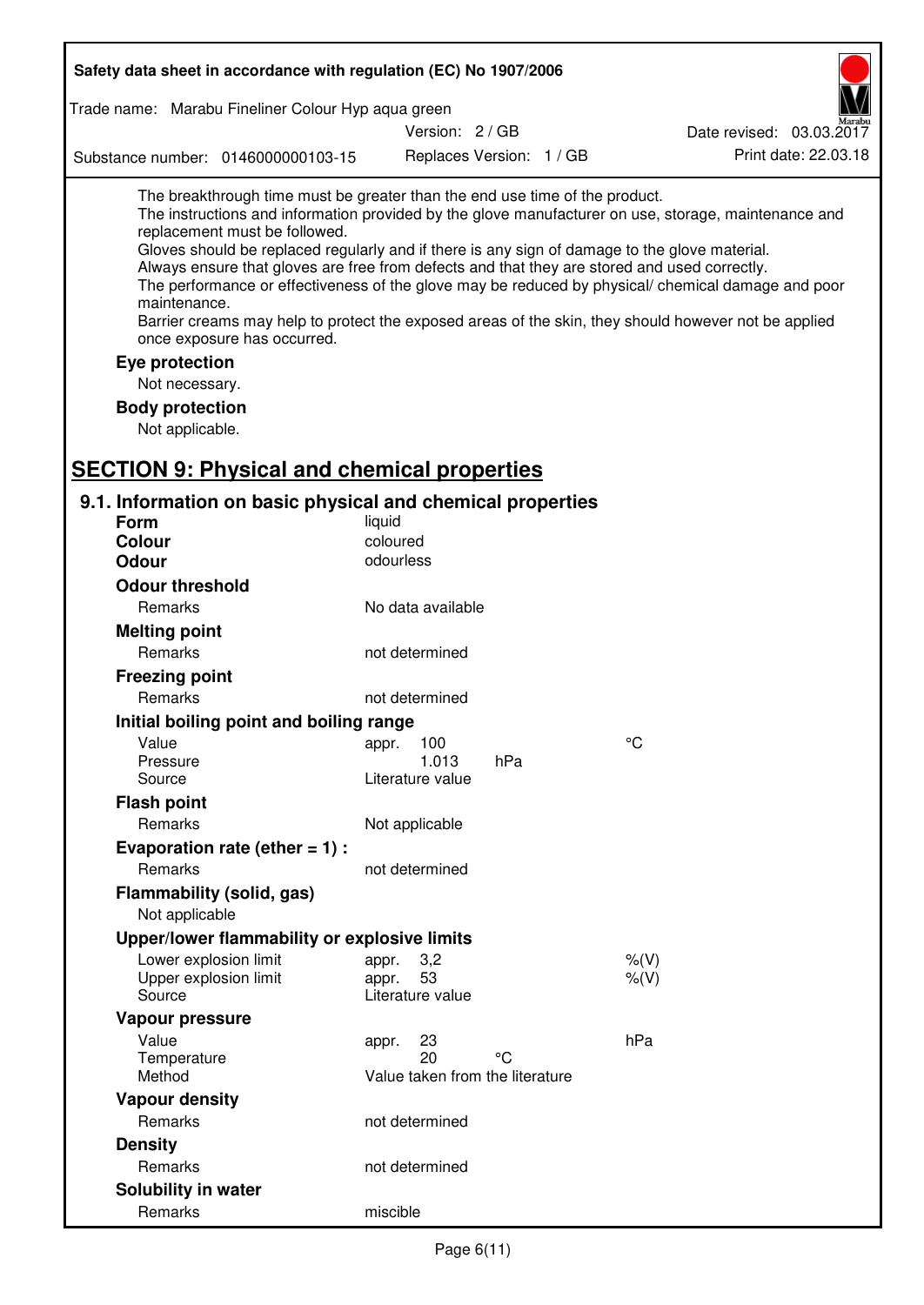| Safety data sheet in accordance with regulation (EC) No 1907/2006                    |                          |                                                                   |  |  |
|--------------------------------------------------------------------------------------|--------------------------|-------------------------------------------------------------------|--|--|
| Trade name: Marabu Fineliner Colour Hyp aqua green                                   | Version: 2/GB            | Date revised: 03.03.2017                                          |  |  |
| Substance number: 0146000000103-15                                                   | Replaces Version: 1 / GB | Print date: 22.03.18                                              |  |  |
| Ignition temperature                                                                 |                          |                                                                   |  |  |
| Value                                                                                | 410<br>appr.             | °C                                                                |  |  |
| Source                                                                               | Literature value         |                                                                   |  |  |
| <b>Viscosity</b>                                                                     |                          |                                                                   |  |  |
| Remarks<br>Remarks                                                                   | not determined           |                                                                   |  |  |
|                                                                                      |                          |                                                                   |  |  |
| 9.2. Other information                                                               |                          |                                                                   |  |  |
| <b>Other information</b>                                                             |                          |                                                                   |  |  |
| None known                                                                           |                          |                                                                   |  |  |
| <b>SECTION 10: Stability and reactivity</b>                                          |                          |                                                                   |  |  |
| 10.1. Reactivity<br>None                                                             |                          |                                                                   |  |  |
| 10.2. Chemical stability<br>No hazardous reactions known.                            |                          |                                                                   |  |  |
| 10.3. Possibility of hazardous reactions<br>No hazardous reactions known.            |                          |                                                                   |  |  |
| 10.4. Conditions to avoid                                                            |                          |                                                                   |  |  |
| No hazardous reactions known.                                                        |                          |                                                                   |  |  |
| 10.5. Incompatible materials<br>None                                                 |                          |                                                                   |  |  |
| 10.6. Hazardous decomposition products<br>No hazardous decomposition products known. |                          |                                                                   |  |  |
| <b>SECTION 11: Toxicological information</b>                                         |                          |                                                                   |  |  |
| 11.1. Information on toxicological effects                                           |                          |                                                                   |  |  |
| <b>Acute oral toxicity</b>                                                           |                          |                                                                   |  |  |
| Remarks                                                                              |                          | Based on available data, the classification criteria are not met. |  |  |
| <b>Acute dermal toxicity</b>                                                         |                          |                                                                   |  |  |
| Remarks                                                                              |                          | Based on available data, the classification criteria are not met. |  |  |
| <b>Acute inhalational toxicity</b>                                                   |                          |                                                                   |  |  |
| Remarks                                                                              |                          | Based on available data, the classification criteria are not met. |  |  |
| <b>Skin corrosion/irritation</b>                                                     |                          |                                                                   |  |  |
| Remarks                                                                              |                          | Based on available data, the classification criteria are not met. |  |  |
| Serious eye damage/irritation                                                        |                          |                                                                   |  |  |
| Remarks                                                                              |                          | Based on available data, the classification criteria are not met. |  |  |
| <b>Sensitization</b>                                                                 |                          |                                                                   |  |  |
| Remarks                                                                              |                          | Based on available data, the classification criteria are not met. |  |  |
| <b>Mutagenicity</b>                                                                  |                          |                                                                   |  |  |
| Remarks                                                                              |                          | Based on available data, the classification criteria are not met. |  |  |
| <b>Reproductive toxicity</b>                                                         |                          |                                                                   |  |  |
| Remarks<br>Carcinogenicity                                                           |                          | Based on available data, the classification criteria are not met. |  |  |
| Remarks                                                                              |                          | Based on available data, the classification criteria are not met. |  |  |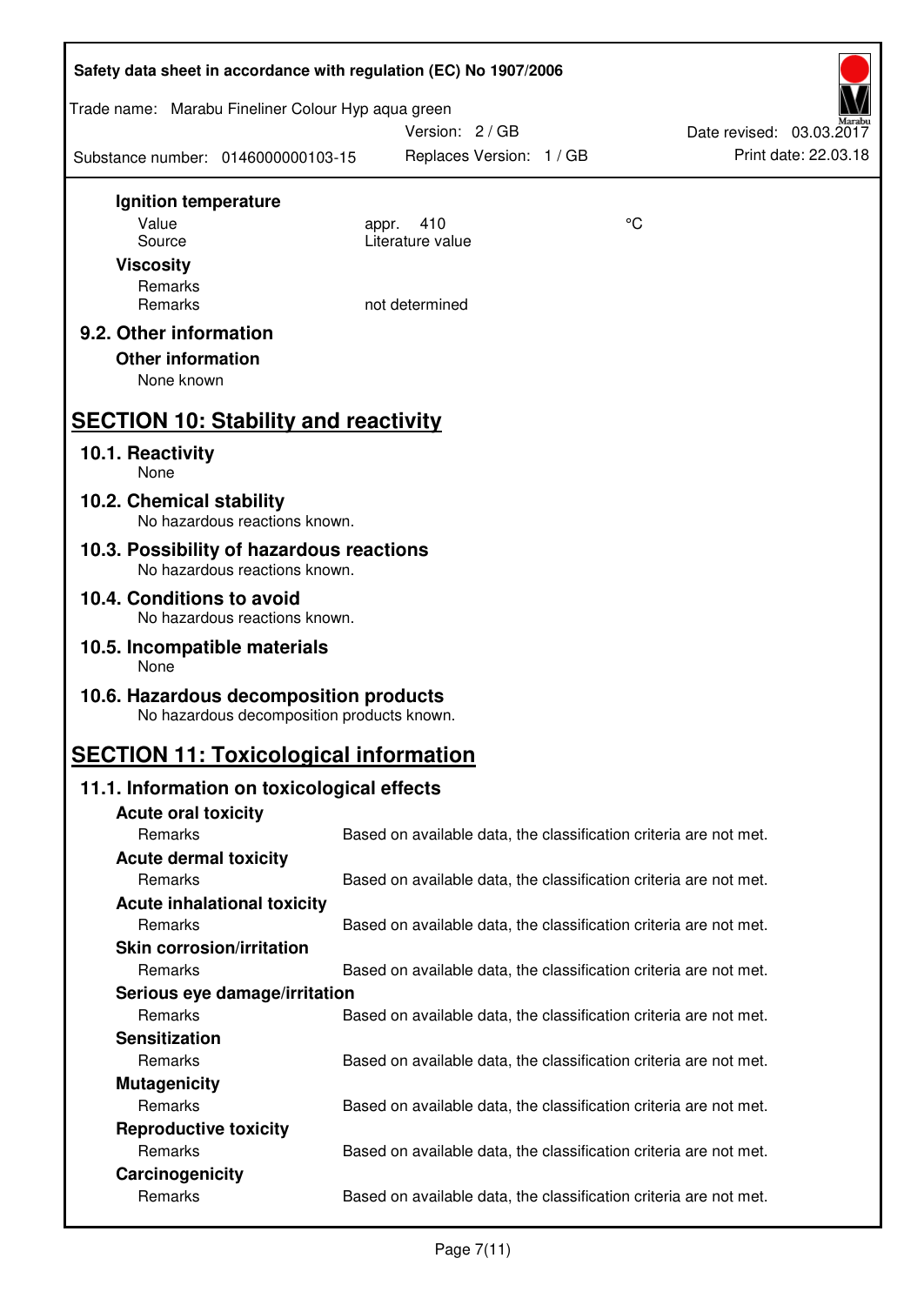#### **Safety data sheet in accordance with regulation (EC) No 1907/2006**

Trade name: Marabu Fineliner Colour Hyp aqua green

Version: 2 / GB

Substance number: 0146000000103-15

Replaces Version: 1 / GB Print date: 22.03.18 Date revised: 03.03.2017

## **Specific Target Organ Toxicity (STOT)**

**Single exposure** 

Based on available data, the classification criteria are not met.

**Repeated exposure** 

Remarks Based on available data, the classification criteria are not met.

#### **Aspiration hazard**

Based on available data, the classification criteria are not met.

#### **Experience in practice**

Provided all the recommended protective and safety precautions are taken, experience shows that no risk to health can be expected.

#### **Other information**

There are no data available on the mixture itself. The mixture has been assessed following the additivity method of the GHS/CLP Regulation (EC) No 1272/2008.

## **SECTION 12: Ecological information**

## **12.1. Toxicity**

#### **General information**

There are no data available on the mixture itself.Do not allow to enter drains or water courses.The mixture has been assessed following the summation method of the CLP Regulation (EC) No 1272/2008 and is not classified as dangerous for the environment.

## **12.2. Persistence and degradability**

#### **General information**

There are no data available on the mixture itself.

#### **12.3. Bioaccumulative potential**

#### **General information**

There are no data available on the mixture itself.

#### **12.4. Mobility in soil**

#### **General information**

There are no data available on the mixture itself.

**12.5. Results of PBT and vPvB assessment** 

#### **General information**

There are no data available on the mixture itself.

#### **12.6. Other adverse effects**

#### **General information**

There are no data available on the mixture itself.

# **SECTION 13: Disposal considerations**

## **13.1. Waste treatment methods**

#### **Disposal recommendations for the product**

The product can be placed with other household refuse. Small residues in containers can be washed-out with water and put into the drainage system.

#### **Disposal recommendations for packaging**

Packaging that cannot be cleaned should be disposed off as product waste. Completely emptied packagings can be given for recycling.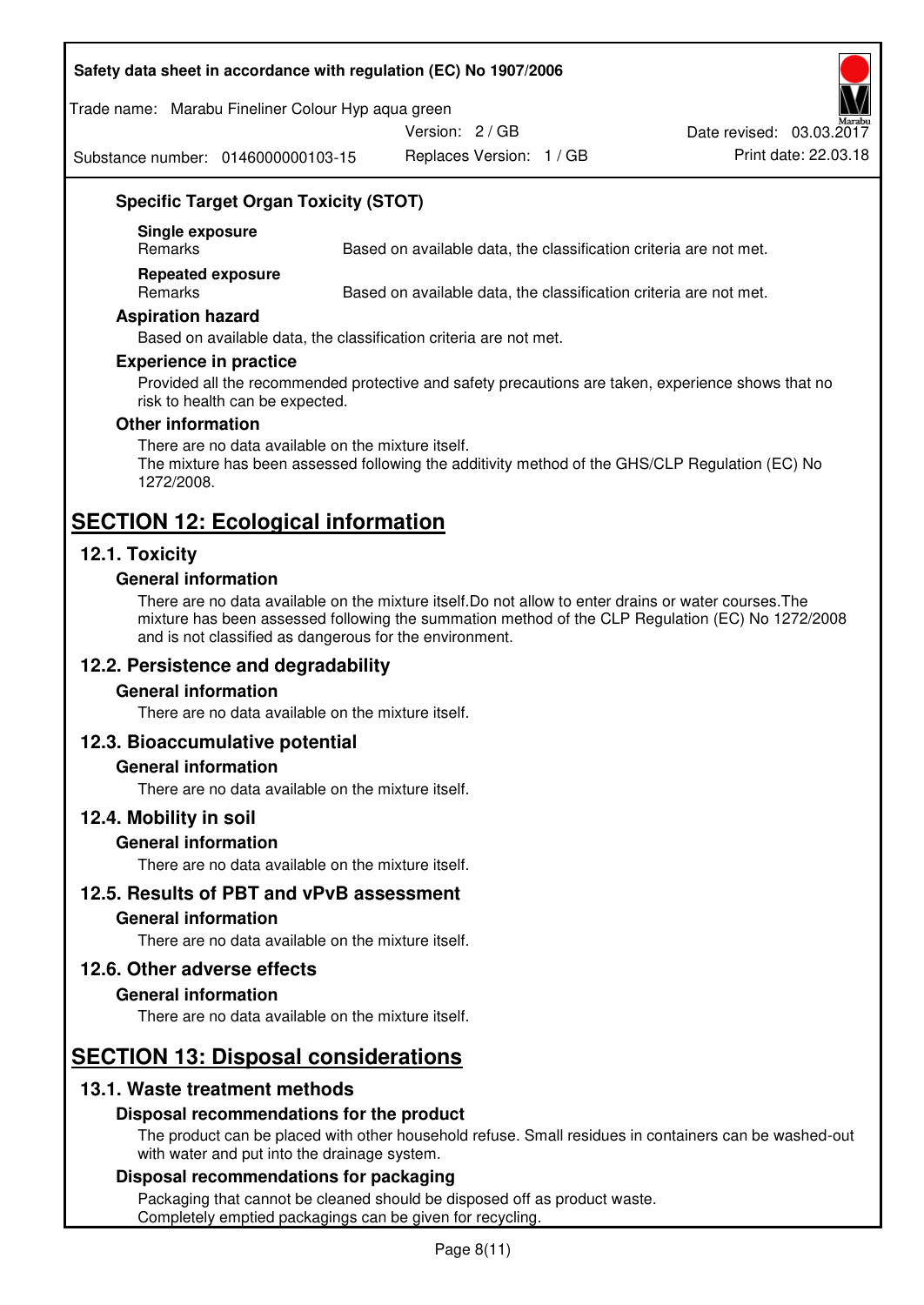| Safety data sheet in accordance with regulation (EC) No 1907/2006                         |                                                                                                       |                          |  |  |
|-------------------------------------------------------------------------------------------|-------------------------------------------------------------------------------------------------------|--------------------------|--|--|
| Trade name: Marabu Fineliner Colour Hyp aqua green                                        |                                                                                                       |                          |  |  |
|                                                                                           | Version: 2/GB                                                                                         | Date revised: 03.03.2017 |  |  |
| Substance number: 0146000000103-15                                                        | Replaces Version: 1 / GB                                                                              | Print date: 22.03.18     |  |  |
|                                                                                           |                                                                                                       |                          |  |  |
| <b>SECTION 14: Transport information</b>                                                  |                                                                                                       |                          |  |  |
| <b>Land transport ADR/RID</b>                                                             |                                                                                                       |                          |  |  |
| Non-dangerous goods<br>14.1. UN number<br>$UN -$                                          |                                                                                                       |                          |  |  |
| 14.2. UN proper shipping name                                                             |                                                                                                       |                          |  |  |
| 14.3. Transport hazard class(es)<br>Class                                                 |                                                                                                       |                          |  |  |
| Label                                                                                     |                                                                                                       |                          |  |  |
| 14.4. Packing group                                                                       |                                                                                                       |                          |  |  |
| Packing group                                                                             |                                                                                                       |                          |  |  |
| Transport category<br>14.5. Environmental hazards                                         | 0                                                                                                     |                          |  |  |
| <b>Marine transport IMDG/GGVSee</b>                                                       |                                                                                                       |                          |  |  |
|                                                                                           | The product does not constitute a hazardous substance in sea transport.                               |                          |  |  |
| 14.1. UN number<br>$UN -$                                                                 |                                                                                                       |                          |  |  |
| 14.2. UN proper shipping name                                                             |                                                                                                       |                          |  |  |
| 14.3. Transport hazard class(es)<br>Class                                                 |                                                                                                       |                          |  |  |
| Subsidiary risk                                                                           |                                                                                                       |                          |  |  |
| 14.4. Packing group                                                                       |                                                                                                       |                          |  |  |
| Packing group                                                                             |                                                                                                       |                          |  |  |
| 14.5. Environmental hazards<br>no                                                         |                                                                                                       |                          |  |  |
| <b>Air transport ICAO/IATA</b>                                                            |                                                                                                       |                          |  |  |
| 14.1. UN number<br>$UN -$                                                                 | The product does not constitute a hazardous substance in air transport.                               |                          |  |  |
| 14.2. UN proper shipping name                                                             |                                                                                                       |                          |  |  |
| 14.3. Transport hazard class(es)<br>Class                                                 |                                                                                                       |                          |  |  |
| Subsidiary risk                                                                           |                                                                                                       |                          |  |  |
| 14.4. Packing group                                                                       |                                                                                                       |                          |  |  |
| Packing group                                                                             |                                                                                                       |                          |  |  |
| 14.5. Environmental hazards                                                               |                                                                                                       |                          |  |  |
| Information for all modes of transport                                                    |                                                                                                       |                          |  |  |
| 14.6. Special precautions for user                                                        |                                                                                                       |                          |  |  |
| Transport within the user's premises:                                                     | Always transport in closed containers that are upright and secure.                                    |                          |  |  |
|                                                                                           | Ensure that persons transporting the product know what to do in the event of an accident or spillage. |                          |  |  |
| <b>Other information</b>                                                                  |                                                                                                       |                          |  |  |
| no                                                                                        | 14.7. Transport in bulk according to Annex II of Marpol and the IBC Code                              |                          |  |  |
| <b>SECTION 15: Regulatory information ***</b>                                             |                                                                                                       |                          |  |  |
| 15.1. Safety, health and environmental regulations/legislation specific for the substance |                                                                                                       |                          |  |  |
|                                                                                           |                                                                                                       |                          |  |  |

٦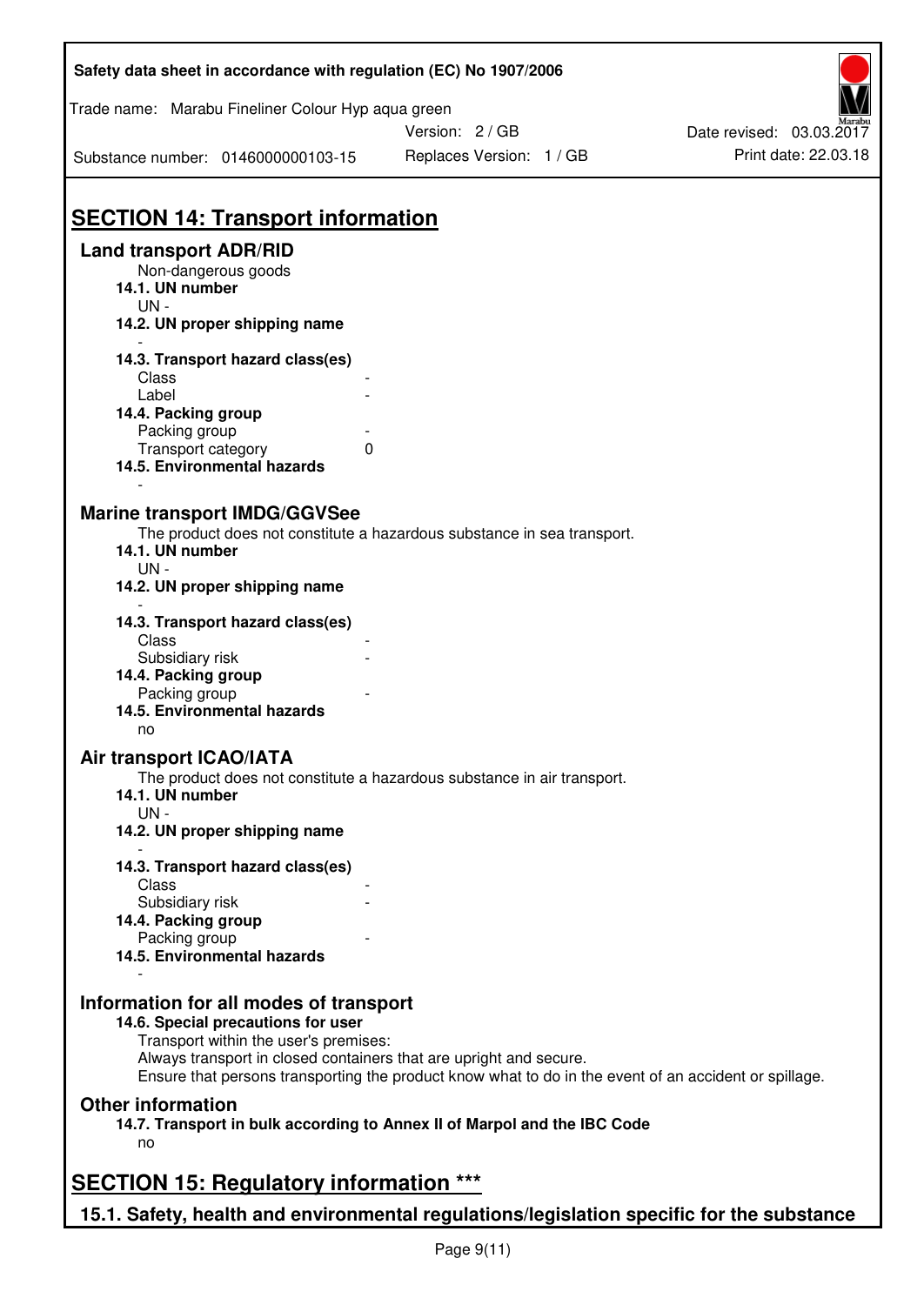| Trade name: Marabu Fineliner Colour Hyp aqua green                                                                                                                                                                                                                                                                                                                                                                                                                |                                      |                          |                                                       |                                                                                                                                                                                                       |
|-------------------------------------------------------------------------------------------------------------------------------------------------------------------------------------------------------------------------------------------------------------------------------------------------------------------------------------------------------------------------------------------------------------------------------------------------------------------|--------------------------------------|--------------------------|-------------------------------------------------------|-------------------------------------------------------------------------------------------------------------------------------------------------------------------------------------------------------|
|                                                                                                                                                                                                                                                                                                                                                                                                                                                                   | Version: 2/GB                        |                          |                                                       | Date revised: 03.03.2017                                                                                                                                                                              |
| Substance number: 0146000000103-15                                                                                                                                                                                                                                                                                                                                                                                                                                |                                      | Replaces Version: 1 / GB |                                                       | Print date: 22.03.18                                                                                                                                                                                  |
| or mixture                                                                                                                                                                                                                                                                                                                                                                                                                                                        |                                      |                          |                                                       |                                                                                                                                                                                                       |
| <b>VOC ***</b>                                                                                                                                                                                                                                                                                                                                                                                                                                                    |                                      |                          |                                                       |                                                                                                                                                                                                       |
| VOC (EU)                                                                                                                                                                                                                                                                                                                                                                                                                                                          | $\mathbf 0$                          | $\frac{1}{6}$            |                                                       |                                                                                                                                                                                                       |
| <b>Other information</b>                                                                                                                                                                                                                                                                                                                                                                                                                                          |                                      |                          |                                                       |                                                                                                                                                                                                       |
| All components are contained in the TSCA inventory or exempted.<br>All components are contained in the AICS inventory.<br>All components are contained in the PICCS inventory.<br>All components are contained in the DSL inventory.<br>All components are contained in the IECSC inventory.<br>All components are contained in the NZIOC inventory.<br>All components are contained in the ENCS inventory.<br>All components are contained in the ECL inventory. |                                      |                          |                                                       |                                                                                                                                                                                                       |
| 15.2. Chemical safety assessment                                                                                                                                                                                                                                                                                                                                                                                                                                  |                                      |                          |                                                       |                                                                                                                                                                                                       |
| For this preparation a chemical safety assessment has not been carried out.                                                                                                                                                                                                                                                                                                                                                                                       |                                      |                          |                                                       |                                                                                                                                                                                                       |
| <b>SECTION 16: Other information</b>                                                                                                                                                                                                                                                                                                                                                                                                                              |                                      |                          |                                                       |                                                                                                                                                                                                       |
| Hazard statements listed in Chapter 3                                                                                                                                                                                                                                                                                                                                                                                                                             |                                      |                          |                                                       |                                                                                                                                                                                                       |
| H301                                                                                                                                                                                                                                                                                                                                                                                                                                                              | Toxic if swallowed.                  |                          |                                                       |                                                                                                                                                                                                       |
| H302                                                                                                                                                                                                                                                                                                                                                                                                                                                              | Harmful if swallowed.                |                          |                                                       |                                                                                                                                                                                                       |
| H311                                                                                                                                                                                                                                                                                                                                                                                                                                                              | Toxic in contact with skin.          |                          |                                                       |                                                                                                                                                                                                       |
| H312                                                                                                                                                                                                                                                                                                                                                                                                                                                              | Harmful in contact with skin.        |                          |                                                       |                                                                                                                                                                                                       |
| H314                                                                                                                                                                                                                                                                                                                                                                                                                                                              |                                      |                          | Causes severe skin burns and eye damage.              |                                                                                                                                                                                                       |
| H315                                                                                                                                                                                                                                                                                                                                                                                                                                                              | Causes skin irritation.              |                          |                                                       |                                                                                                                                                                                                       |
| H317                                                                                                                                                                                                                                                                                                                                                                                                                                                              | May cause an allergic skin reaction. |                          |                                                       |                                                                                                                                                                                                       |
| H318                                                                                                                                                                                                                                                                                                                                                                                                                                                              | Causes serious eye damage.           |                          |                                                       |                                                                                                                                                                                                       |
| H331                                                                                                                                                                                                                                                                                                                                                                                                                                                              | Toxic if inhaled.                    |                          |                                                       |                                                                                                                                                                                                       |
| H335                                                                                                                                                                                                                                                                                                                                                                                                                                                              | May cause respiratory irritation.    |                          |                                                       |                                                                                                                                                                                                       |
| H373                                                                                                                                                                                                                                                                                                                                                                                                                                                              |                                      |                          |                                                       | May cause damage to organs through prolonged or repeated exposure:                                                                                                                                    |
| H400                                                                                                                                                                                                                                                                                                                                                                                                                                                              | Very toxic to aquatic life.          |                          |                                                       |                                                                                                                                                                                                       |
| H410                                                                                                                                                                                                                                                                                                                                                                                                                                                              |                                      |                          | Very toxic to aquatic life with long lasting effects. |                                                                                                                                                                                                       |
| <b>CLP categories listed in Chapter 3</b>                                                                                                                                                                                                                                                                                                                                                                                                                         |                                      |                          |                                                       |                                                                                                                                                                                                       |
| Acute Tox. 3                                                                                                                                                                                                                                                                                                                                                                                                                                                      | Acute toxicity, Category 3           |                          |                                                       |                                                                                                                                                                                                       |
| Acute Tox. 4                                                                                                                                                                                                                                                                                                                                                                                                                                                      | Acute toxicity, Category 4           |                          |                                                       |                                                                                                                                                                                                       |
| Aquatic Acute 1                                                                                                                                                                                                                                                                                                                                                                                                                                                   |                                      |                          |                                                       | Hazardous to the aquatic environment, acute, Category 1                                                                                                                                               |
| Aquatic Chronic 1                                                                                                                                                                                                                                                                                                                                                                                                                                                 |                                      |                          |                                                       | Hazardous to the aquatic environment, chronic, Category 1                                                                                                                                             |
| Eye Dam. 1                                                                                                                                                                                                                                                                                                                                                                                                                                                        | Serious eye damage, Category 1       |                          |                                                       |                                                                                                                                                                                                       |
| Skin Corr. 1B                                                                                                                                                                                                                                                                                                                                                                                                                                                     | Skin corrosion, Category 1B          |                          |                                                       |                                                                                                                                                                                                       |
| Skin Irrit. 2                                                                                                                                                                                                                                                                                                                                                                                                                                                     | Skin irritation, Category 2          |                          |                                                       |                                                                                                                                                                                                       |
| Skin Sens. 1                                                                                                                                                                                                                                                                                                                                                                                                                                                      | Skin sensitization, Category 1       |                          |                                                       |                                                                                                                                                                                                       |
| STOT RE 2                                                                                                                                                                                                                                                                                                                                                                                                                                                         |                                      |                          |                                                       | Specific target organ toxicity - repeated exposure, Category 2                                                                                                                                        |
| STOT SE 3                                                                                                                                                                                                                                                                                                                                                                                                                                                         |                                      |                          |                                                       | Specific target organ toxicity - single exposure, Category 3                                                                                                                                          |
| <b>Supplemental information</b>                                                                                                                                                                                                                                                                                                                                                                                                                                   |                                      |                          |                                                       |                                                                                                                                                                                                       |
| This information is based on our present state of knowledge. However, it should not constitute a<br>guarantee for any specific product properties and shall not establish a legally valid relationship.<br>legislation.                                                                                                                                                                                                                                           |                                      |                          |                                                       | Relevant changes compared with the previous version of the safety data sheet are marked with: ***<br>The information in this Safety Data Sheet is based on the present state of knowledge and current |
| construed as any guarantee of technical performance or suitability for particular applications.                                                                                                                                                                                                                                                                                                                                                                   |                                      |                          |                                                       | It provides guidance on health, safety and environmental aspects of the product and should not be                                                                                                     |
| The product should not be used for purposes other than those shown in Section 1 without first referring                                                                                                                                                                                                                                                                                                                                                           |                                      |                          |                                                       |                                                                                                                                                                                                       |
| to the supplier and obtaining written handling instructions.                                                                                                                                                                                                                                                                                                                                                                                                      |                                      |                          |                                                       |                                                                                                                                                                                                       |
| for ensuring that the requirements of relevant legislation are complied with.                                                                                                                                                                                                                                                                                                                                                                                     |                                      |                          |                                                       | As the specific conditions of use of the product are outside the supplier's control, the user is responsible                                                                                          |